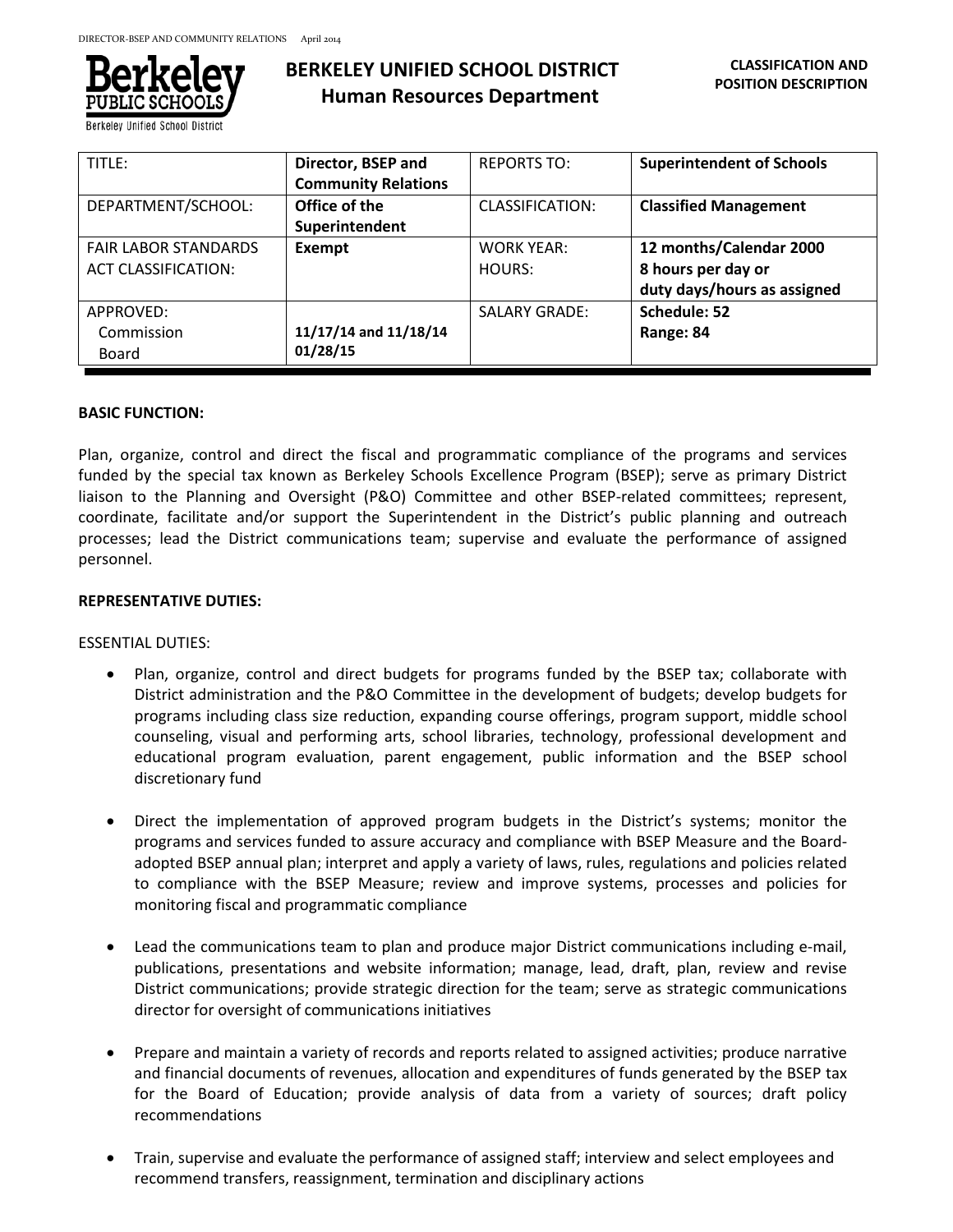- Provide leadership and supervise project staff to provide customer service-oriented technical support to school Principals and School Governance Councils (SGCs) to develop and implement site plans for student achievement; work with other BSEP staff and Principals to recruit, conduct elections, train and support the SGC at each school; provide consultation on policies, procedures, by-laws, planning and reporting from District school sites
- Serve as primary District liaison to the P&O Committee by establishing agendas and calendar in conjunction with the committee chairperson; coordinate presentations to the committee; provide revenue and expenditure reports and produce various financial and program reports and other documentations related to the BSEP special tax
- Provide technical expertise, information and assistance to school and District administrators, Board of Education, community groups and others regarding the BSEP Measure and other District policies and programs; assist in the formulation and development of policies, procedures and programs; serve on and collaborate with the Superintendent's Cabinet and other administrators in developing the District's vision, goals, policies and programs
- At the direction of the Superintendent, plan, organize and implement long and short-term programs and activities designed to develop or improve assigned programs and services; propose and initiate processes for District program process improvements as directed
- Direct the preparation and maintenance of a variety of narrative and statistical reports, records and files related to personnel and assigned activities; establish and oversee the maintenance of records required for accountability of the tax revenue; provide signatory approval of expenditures and regularly audit the records for accuracy and compliance with the BSEP legislative guidelines
- Represent the District and work with the Superintendent or Board of Education to plan, organize and conduct public forums and other public processes such as engaging public and staff input for the Superintendent Search, planning for the next BSEP Measure, and other District-wide public initiatives
- Develop and prepare the annual preliminary BSEP budget; analyze and review budgetary and financial data; control and authorize expenditures in accordance with established limitations
- Operate a computer and assigned software programs; operate other office equipment as assigned; drive a vehicle to conduct work as assigned
- Attend and conduct a variety of meetings as assigned

# OTHER DUTIES:

- Participate in major projects as requested
- Perform related duties as assigned

#### **KNOWLEDGE AND ABILITIES:**

#### KNOWLEDGE OF:

Planning, organization and direction of the BSEP and community relations programs

Principles and practices of fiscal and education policies and practices, especially related to the local special tax Fiscal management and budget preparation and control

Educational programs and services and compliance requirements of the BSEP Measure

Principles and practices of public information and communication including translation and interpretation